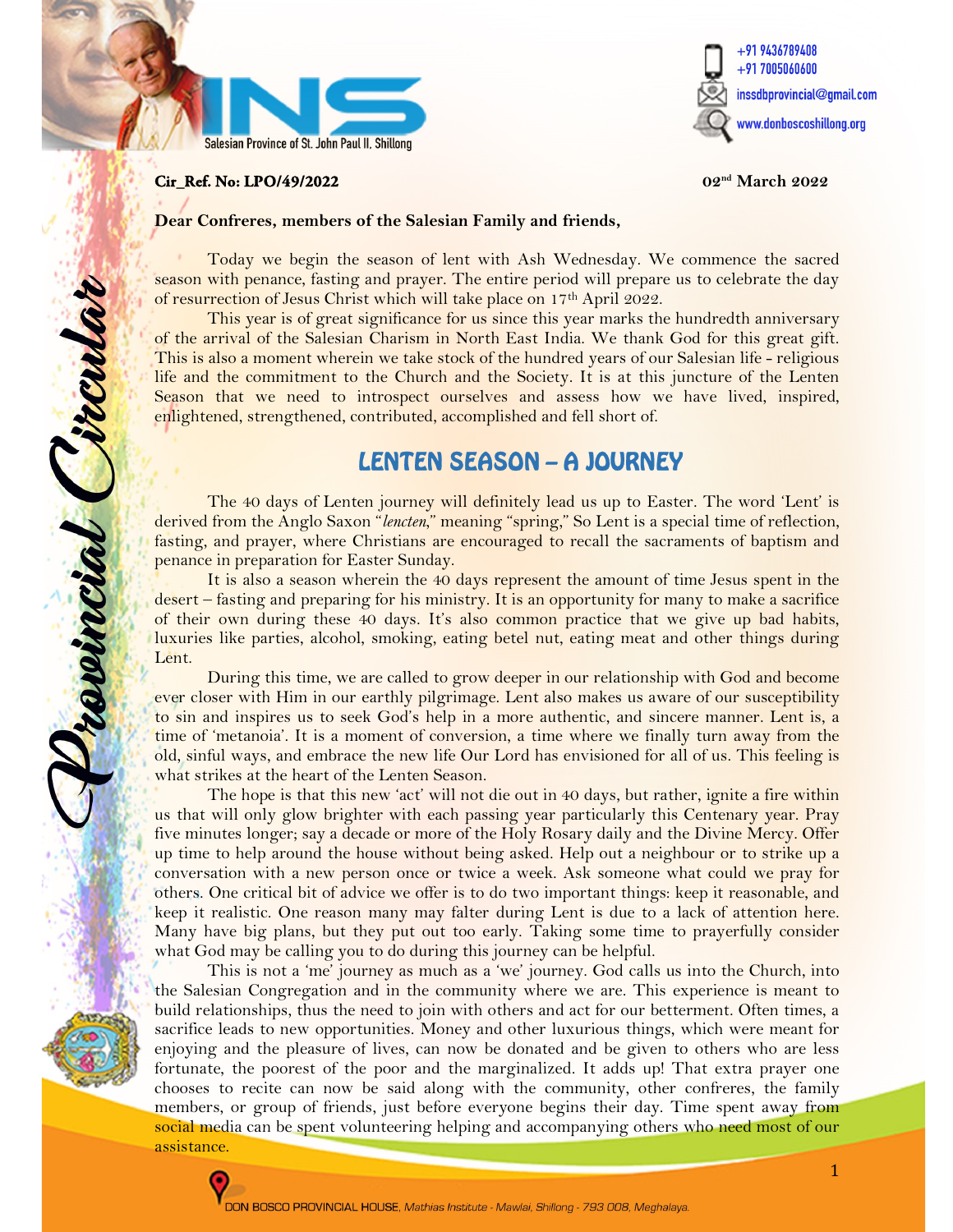



The fact is that most of the greatest contributions to our present world came as a result of being creative and making room for the Holy Spirit. That is what Lent is about; creative 'God-given' ways to build community and family; ones that pull us out of our own individual places in order to connect with others. This effort also incorporates the many aspects of Catholic Social Teaching, which our Holy Father Pope Francis has encouraged us to participate in during this time. We know the devil preys on idle beings and forces them to dwell on their inadequacies. Satan's deceptive tactics can be especially strong, yet we take comfort in reflecting on Christ's 40 days spent in the desert, and we are inspired, and spiritually invigorated, by His loving care and constant protection.

# SEVEN STEPS IN THE LENTEN JOURNEY

We need to reflect on our personal life and community life. This is the best season for all of us to amend our life. It is the Centenary year where we need to introspect ourselves in the personal level, community level, province level and congregational level particularly as sons and daughters of Don Bosco.

This Lent 2022 is a time and season of penance an ascetical warfare. The enemy is concupiscence, the world and the devil. The goal is pure hearts so that we can joyfully celebrate the resurrection of our Lord at Easter, the greatest feast of the liturgical year. In a way, Lent should be a microcosm of our entire struggle on earth, just as the Paschal feast of Easter is a microcosm of our heavenly triumph in Christ. Yet, a good Lent takes focus and discipline. Let me share a few practical ways to have a good Lent in our province, community and personal.

- 1. Have a plan: The fastest way to ruin Lent is to have good intentions but no plan. Be specific. Once you've determined what you are going to do, stick to it every single day. One word of advice: Make it *doable*. Often, we are overly ambitious and commit to way too much. When we fail in our Lenten goals, we grow discouraged and give up completely. This is a victory for the devil. Let us make our commitments modest and practical, and our Lent will be the better for it.
- 2. Read a good book: The saints are constantly exhorting us to read good spiritual books, and there is no better time to begin this practice than during Lent. Reading Scripture or the writings of the saints is a great place to start.
- 3. Examine ourselves: Lent is an excellent time to take an inventory of the state of our soul. What are our predominant faults? Do we have any hidden idols in our life? What is keeping us from following the will of God with all our heart? Let us use a thorough examination of conscience to help us assess our spiritual health. Remember, Lent is not ultimately about giving up sweets, food, or other things we enjoy, it is first and foremost about repentance, which means giving up sin and returning to God, our loving Father. While taking inventory of our sins may be painful, it is a healthy pain that restores the soul.
- Confess our sins: After examining our conscience, the logical next step is to confession. Normally, it can be hard to find a parish or institutions with confession readily available, but the good news is, many parishes or institutions have increased confession times during Lent, so it's a great time to go. Before receiving the sacrament of penance, though, remember the five requirements for a good confession: 1) Examination of conscience 2) True contrition for having offended God 3) Firm resolution to sin no more 4) Clear confession 5) Penance for the sins we have committed.
- 5. Pray: Let's face it, we can all pray more, and Lent is a great time to plan and implement a daily prayer rule that can guide us the rest of the year. During this season, however, we should especially focus our prayers on repentance and contrition for our sins.



revincial Proula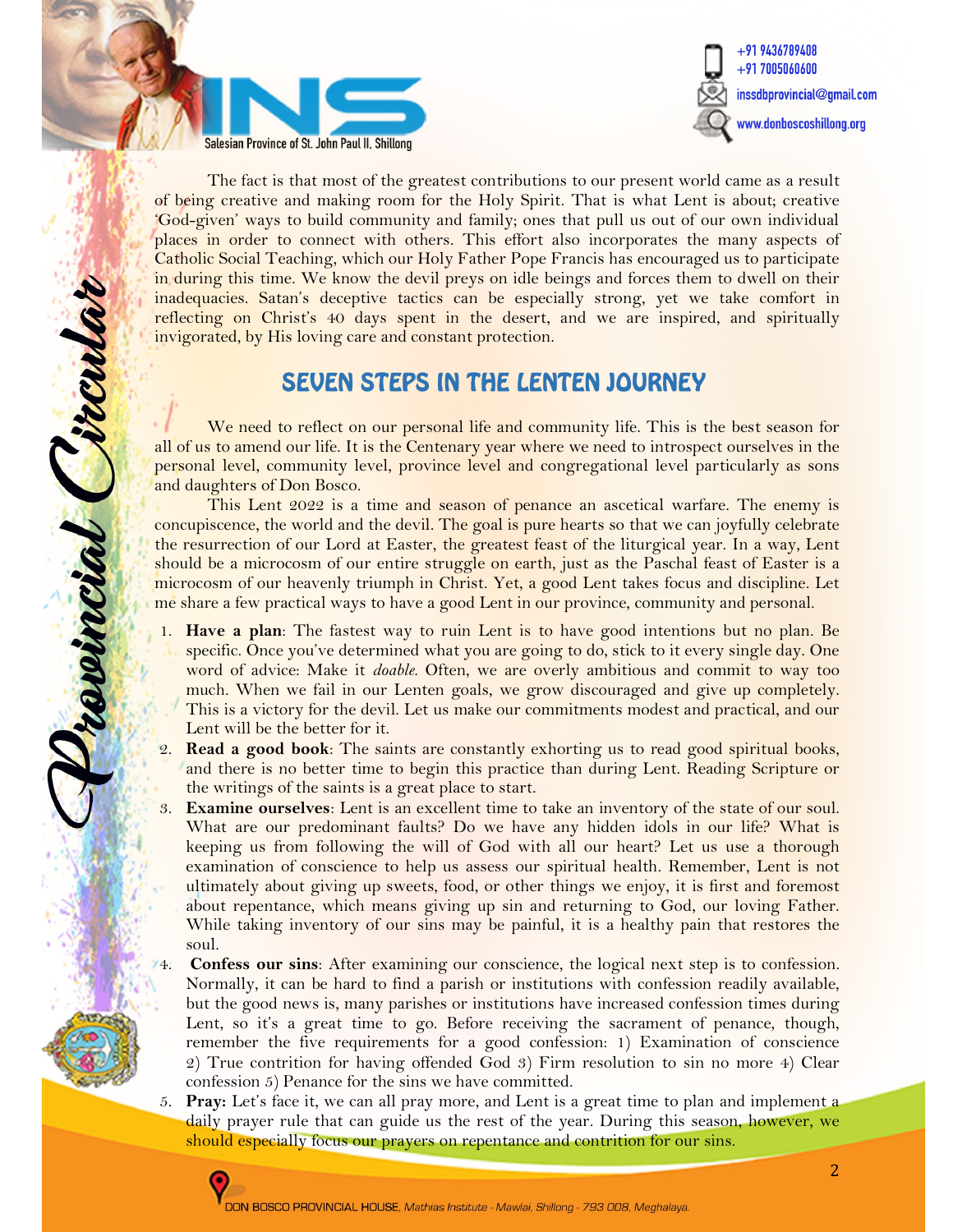

Provincial Circula



6. Fast: We've written before about the importance of prayer and fasting, so suffice it to say that it is something we should be doing all year round, not just during Lenten Season. Still, Lent is a very good time to refocus our efforts and renew our commitment. We should especially focus on fasting from things related to our predominant sins.

Are we addicted to television, telephone, computer, radio, mobile phone, SMS messages, WhatsApp, Instagram, Twitter, Facebook, video calls, YouTube, Live telecast, etc.? Fast from them. Give it up. On the other hand, maybe we're addicted to criticizing others. Make a special effort to fast from negative speech. The point is, while fasting from certain foods is an excellent ascetical practice, we do not have to limit our Lenten fasting to things we eat. Remember the words of Jesus: "If your eye offends you, pluck it out." Nothing should stand between us and the heavenly kingdom, and we should be intentional about cutting off those things that are causing us to sin.

Give alms: During Lent, we especially remember the sacrifice of our Lord Jesus Christ on the cross. This is the greatest act of generosity in history, for Jesus died not just for his friends, but for his enemies. "God shows his love for us in that while we were yet sinners Christ died for us" (Romans 5:8).

The generosity of God in Christ should impel us to be generous and merciful to others, especially those poor and in need. This Lent, find a way to give, whether it is supporting a confrere or helping at a homeless shelter. Remember the promise of Jesus, "And whoever gives to one of these little ones even a cup of cold water because he is a disciple, truly, I say to you, he shall not lose his reward."

We began this post by talking about our own failure, and yet, when it comes to Lenten disciplines, true failure is not really possible. We mean that even failing in our commitments can help us grow in humility and knowledge of our own spiritual poverty - and growth in these is always spiritual advancement.

This year of Lent which is also the Centenary year of the arrival of the Salesian Charism to North East India, we must try to do our best. Strive to root out sin and cultivate holiness. But when we fail, realize that even those who can be considered righteous fall seven times daily (Prov. 24:16). Let our failure be a lesson in humility that drives us back to the grace of God flowing from the pierced heart of Jesus – for that is the true heart of Lent.



## PRAY FOR PEACE IN UKRAINE AND RUSSIA

We are well aware that the situation in Ukraine is very unstable and the precarious situation of the confreres in the Greek-Catholic Vice Province of Ukraine and in the Salesian communities of Latin rite, which are part of the Province of Krakow. The confreres and the people are very much worried and we do not know how this situation will evolve. I request all the communities, parishes, institutions and families to organize some moments of prayer as our way of expressing our solidarity; keeping in mind the sole intention that peace may reign in these two countries.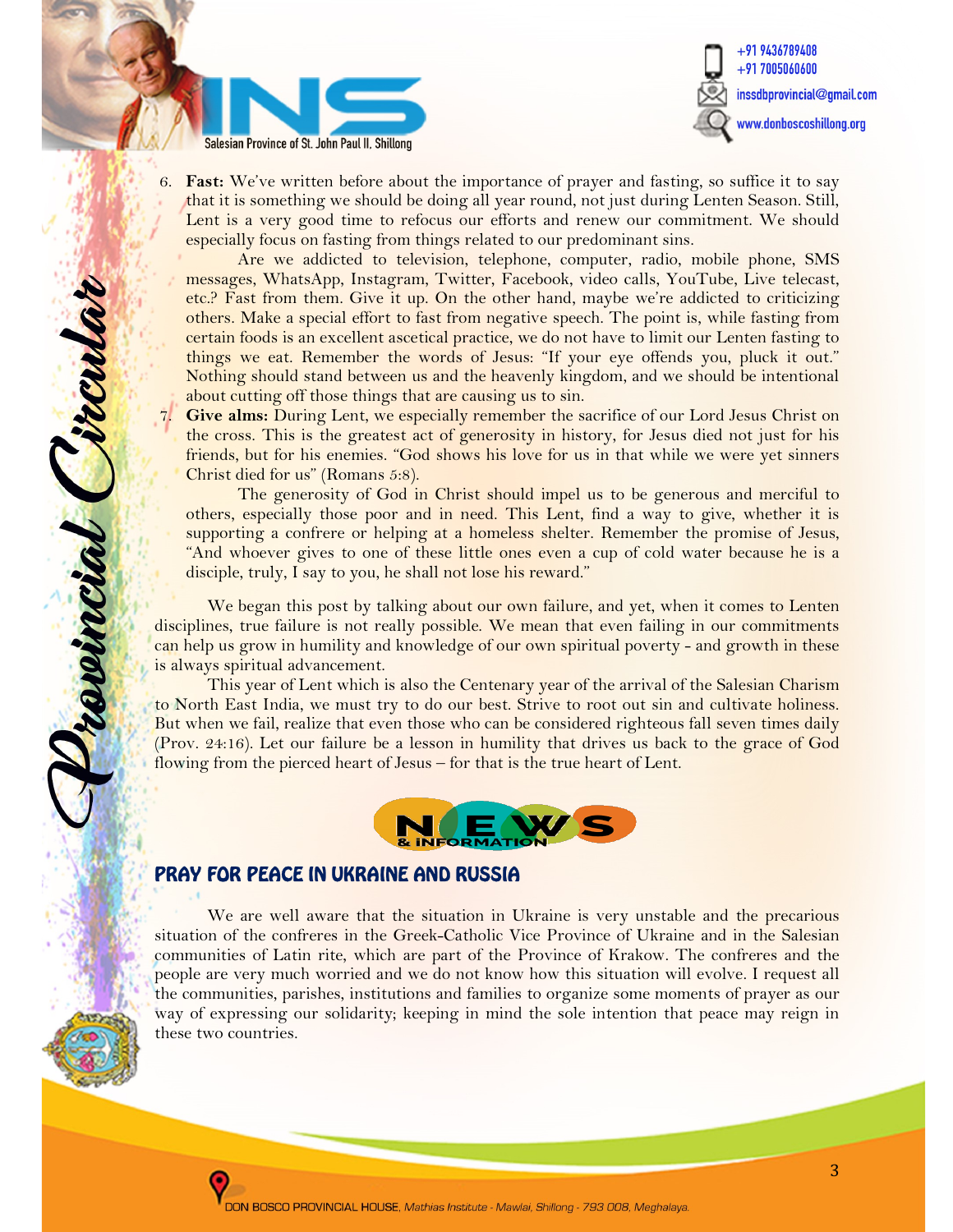



#### SPCSA COUNCIL & ASSEMBLY

The SPCSA Council and the Assembly were held online via Google Meet from 27<sup>th</sup> to 28<sup>th</sup> February 2022. We had a lot of discussion on many matters. There was lots of sharing and after much deliberations many decisions were taken for the good of the Salesian Congregation in South Asia Region. The whole Council and Assembly were animated by Fr. Biju Michael, the Regional. We thank him and the whole SPCSA Team.

#### INS PRINCIPALS' MEET & ADMINISTRATORS' MEET

The INS Principals' Meet will be held at Don Bosco Silchar from 06th - 08th March 2022. I request all those responsible and accountable of the various educational institutions within the province to kindly attend the meeting without fail.

The INS Administrators' Meet will be held at Don Bosco Provincial House, Mawlai Shillong from  $10^{th}$  -  $11^{th}$  March 2022. Kindly be present without fail. May the Lord bless you and the community.

## WELCOME BACK

í

Drawincial Circula

We are so glad to welcome back our dear young Salesians who have finished their Post Novitiate formation and Bachelor of Philosophy (B.Ph.) from Nashik. A few of them are getting ready for their Practical Training and the others are going for their mission and community experience. We wish them all the best as they are pursuing their Salesian life.

## SPIRITUAL ACCOMPANIMENT OF YOUNG SALESIANS

I highly recommend that the Rectors and the Parish Priests who have young Salesians doing their Practical Training in the community to send them for their Monthly Recollection. Those who are in Tripura region will have their Monthly Recollection at Don Bosco Nandannagar Agartala. They will be accompanied by Fr. Babu Stephen and Fr. Christopher Warlarpih, the Rector of Don Bosco Agartala. Those who are in East Khasi Hills and Ri Bhoi regions will have at Don Bosco Provincial House Mawlai Shillong and will be accompanied by Fr. Vice Provincial. I would also like to request you to follow up their spiritual journey especially, Spiritual Direction and Prayer life.

#### SEASON OF EXAMINATIONS

The matric boys in Savio Juniorate, the Cl. XII aspirants in Don Bosco Aspirantate Nonglakhiat and all our Matric and Cl. XII students are preparing for their Board examinations. Let us keep them in our prayers. That they may be assisted by the Holy Spirit and be able to perform well in their examinations.

ì.

L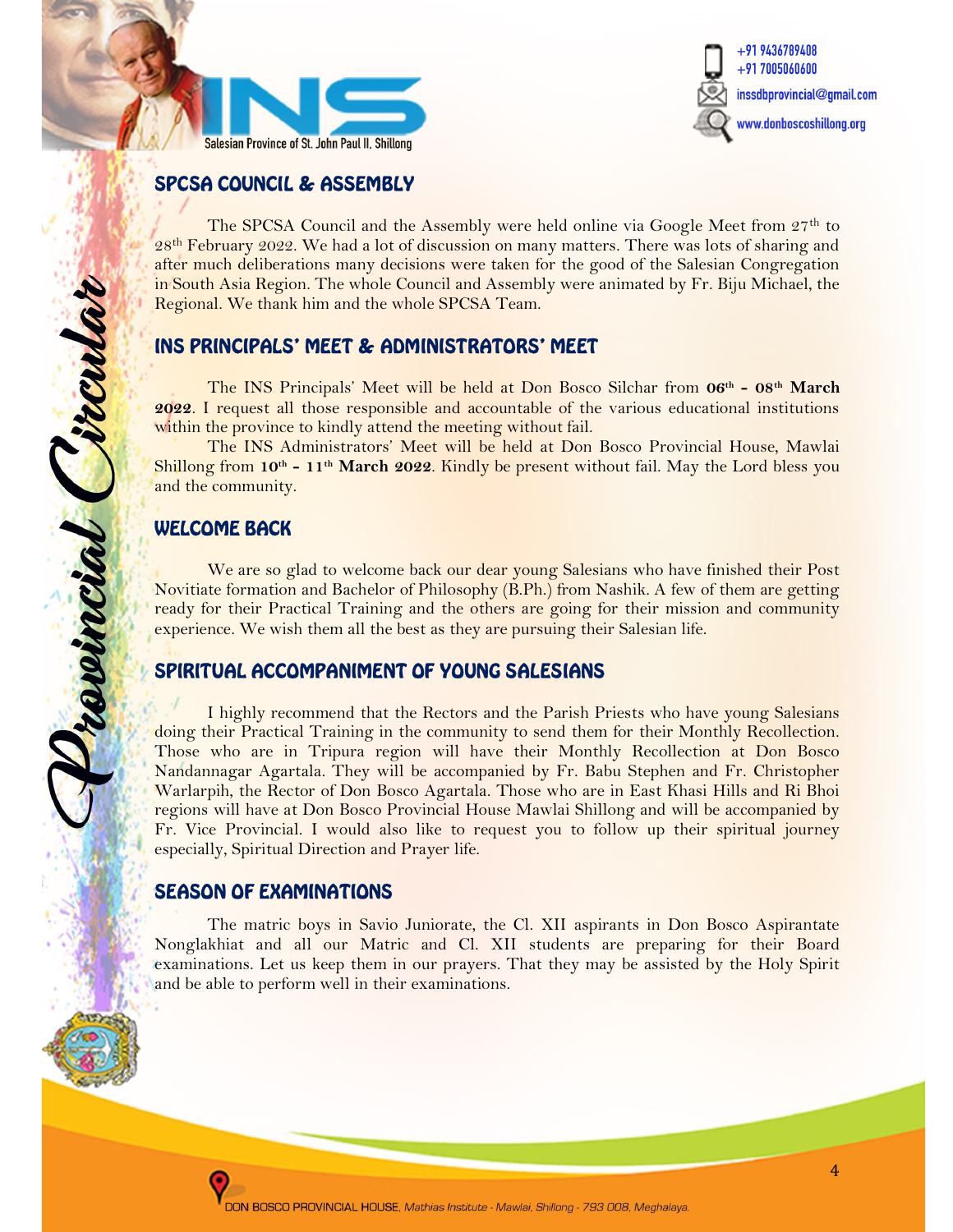



#### BIRTHDAY WISHES

 My prayerful wishes to all those confreres who celebrate their birthday this month. I assure them of my prayers and may God bless them and their ministry.

| <b>Dates</b> | <b>Names</b>                 | <b>Dates</b>                                                                                                                                                | <b>Names</b>                   |
|--------------|------------------------------|-------------------------------------------------------------------------------------------------------------------------------------------------------------|--------------------------------|
| 02           | Cl. Mebanteilang Lyngdoh     | 23                                                                                                                                                          | Cl. Jetendis Sohshang          |
|              | Cl. Shailang Jyndiang        | 25                                                                                                                                                          | Fr. Jose Thekkekunnel (TA)     |
|              | Cl. John Tundoubou Newmei    |                                                                                                                                                             | Fr. Gabriel Colney             |
| 06           | Fr. Paul Panachickal         |                                                                                                                                                             | Cl. Synsharsuklang Kharsyntiew |
| 09           | Cl. Malcolm Nongsiej         | 27                                                                                                                                                          | Fr. Joseph Umbavu Thattil (UV) |
| 10           | Fr. Gervasius Nongkseh       |                                                                                                                                                             | Fr. Cyril Tirkey               |
|              | Cl. Honest Pyngrope          | 29                                                                                                                                                          | Cl. Abialstar Kharsohtun       |
| 12           | Br. Regy Cherukunnel         |                                                                                                                                                             | Fr. Henry Warbah               |
| 15           | Fr. Jeevan Kishore Lakra     | 30                                                                                                                                                          | Fr. Pyndeilang Khongkhlad      |
|              | Fr. Benedict Kharlyngdoh     |                                                                                                                                                             | Fr. Arnes Sohshang             |
| 19           | Fr. Biju Michael             | 31                                                                                                                                                          | Cl. Midnightstar Khongsit      |
|              | Cl. Primlanding Jyrwa        | "For you formed my inward parts, you knitted me together<br>in my mother's womb. I praise you, for I am fearfully and<br>wonderfully made" Psalm 139: 13-14 |                                |
| 22           | Fr. Daniel Dabitlang M Cajee |                                                                                                                                                             |                                |
|              | Fr. Blasius Kujur            |                                                                                                                                                             |                                |

## CONDOLENCES

ł,

revincial Pircula

We offer our heartfelt condolences to the Provincials, confreres and family members of the confreres who have gone before us. We pray for the repose of the souls of:

Fr. Michael Eanthanamkuzhiyil SDB (IND)

#### ł, **CONCLUSION**

Let me conclude this circular reflecting a bit on St. Joseph the patron of the universal Church. It is more important for all of us to imitate the life and example of the foster father of Jesus. There are four important things that we need to imitate St. Joseph.

- a) Listen to the Holy Spirit: The first was to raise our mind towards the heart of St. Joseph and consider how docile he had been to the inspirations of the Holy Spirit, then examining our own heart we humbled ourselves for our resistance and animated ourselves to follow more faithfully the inspiration of grace.
- b) Unity of prayer and work: The second was to consider with what perfection St. Joseph unified the interior life to the occupation of our state in life, then reflecting on our own life, we examined if there were some defects to correct.
- **Devotion to the Virgin Mary:** The third was to unite ourselves spiritually to St. Joseph as the spouse of the Mother of God; and considering the admirable lights which the saint had on the virginity and maternity of Mary, we encouraged ourselves to love this holy patriarch for the love of our blessed Mother.
- d) Adore the Child Jesus: The fourth was to represent to ourselves the profound adoration and the paternal services which St. Joseph had rendered to the Child Jesus: we ask to be permitted to join with us in adoring loving and serving this Divine Infant with the tenderest affection and the profoundest veneration.



Br. Sushanto Biswas SDB (INC)